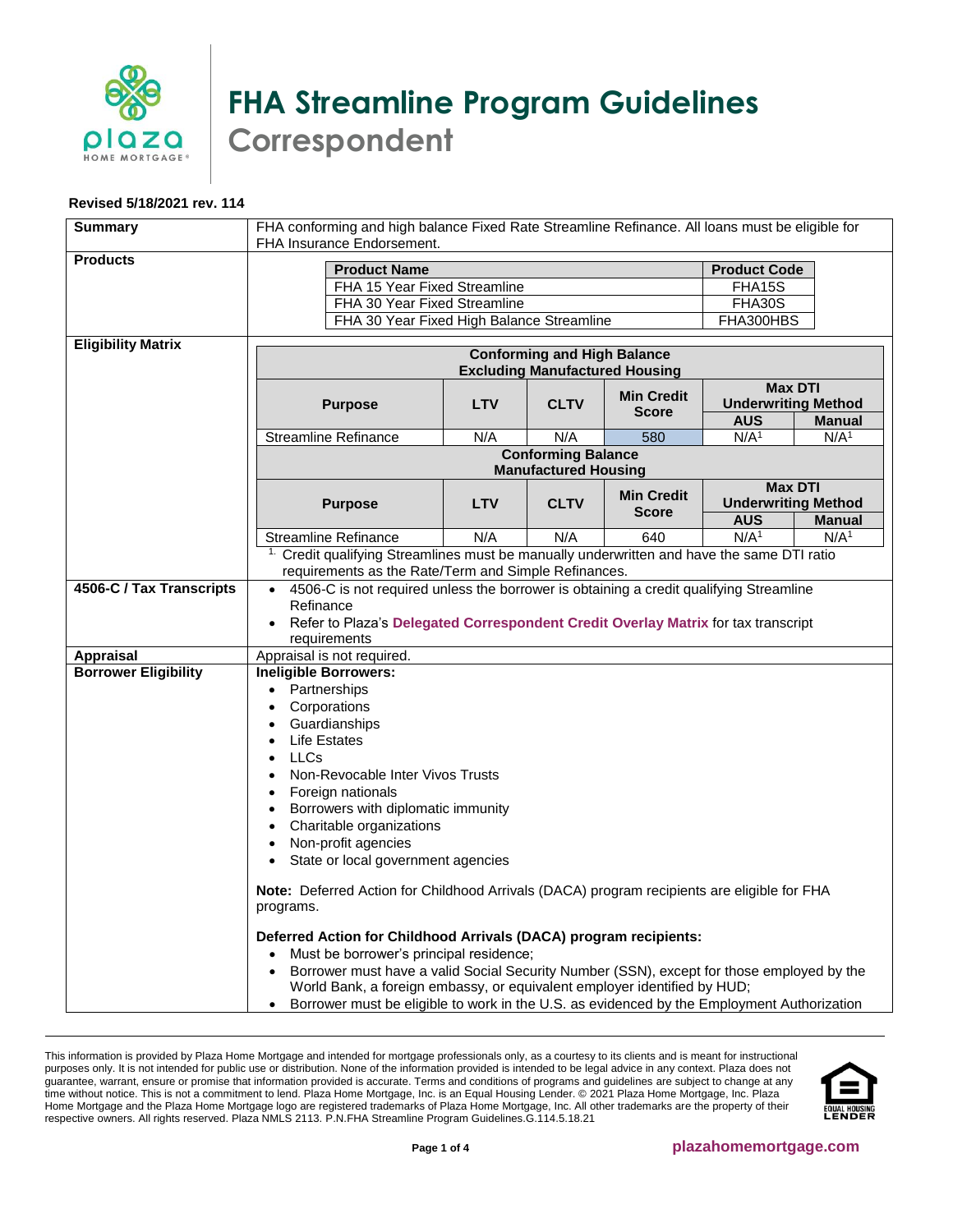|                                                  | Document issued by USCIS, and<br>The borrower satisfies the same requirements, terms and conditions as those for U.S. citizens.                                                                                                                                                                                                                                                                         |  |  |  |  |  |
|--------------------------------------------------|---------------------------------------------------------------------------------------------------------------------------------------------------------------------------------------------------------------------------------------------------------------------------------------------------------------------------------------------------------------------------------------------------------|--|--|--|--|--|
|                                                  | The Employment Authorization Document is required to substantiate work status. If the Employment<br>Authorization Document will expire within one year and a prior history of residency status renewals<br>exists, the lender may assume that continuation will be granted. If there are no prior renewals, the<br>lender must determine the likelihood of renewal based on information from the USCIS. |  |  |  |  |  |
|                                                  | A borrower residing in the U.S. by virtue of refugee or asylee status granted by the USCIS is<br>automatically eligible to work in this country. The Employment Authorization Document is not<br>required, but documentation substantiating the refugee or asylee status must be obtained.                                                                                                              |  |  |  |  |  |
|                                                  |                                                                                                                                                                                                                                                                                                                                                                                                         |  |  |  |  |  |
|                                                  | <b>Social Security Number:</b><br>Each borrower on the loan transaction must have a valid Social Security number.<br>ITIN (IRS Tax Identification Numbers) are not allowed.                                                                                                                                                                                                                             |  |  |  |  |  |
|                                                  | • Citizenship and immigration status along with residency do not need to be documented on non-<br>credit qualifying Streamline Refinances.                                                                                                                                                                                                                                                              |  |  |  |  |  |
| <b>Credit</b>                                    | <b>Qualifying Credit Score:</b>                                                                                                                                                                                                                                                                                                                                                                         |  |  |  |  |  |
|                                                  | • A tri-merge credit report is required on all loans.                                                                                                                                                                                                                                                                                                                                                   |  |  |  |  |  |
|                                                  | The qualifying score is the lower of two or the middle of three scores.                                                                                                                                                                                                                                                                                                                                 |  |  |  |  |  |
|                                                  | The lowest qualifying score of all applicants is used to qualify.<br>$\bullet$                                                                                                                                                                                                                                                                                                                          |  |  |  |  |  |
|                                                  | Each borrower must have at least one credit score.                                                                                                                                                                                                                                                                                                                                                      |  |  |  |  |  |
|                                                  |                                                                                                                                                                                                                                                                                                                                                                                                         |  |  |  |  |  |
|                                                  | Mortgage Rating: The mortgage being refinanced may not have any history of 30-day lates or                                                                                                                                                                                                                                                                                                              |  |  |  |  |  |
|                                                  | greater in the last 12 months.                                                                                                                                                                                                                                                                                                                                                                          |  |  |  |  |  |
|                                                  | For mortgages with less than a 12 month payment history: The borrower must have made all                                                                                                                                                                                                                                                                                                                |  |  |  |  |  |
|                                                  | mortgage payment within the month due. No 30 day or greater late payments allowed on any                                                                                                                                                                                                                                                                                                                |  |  |  |  |  |
|                                                  |                                                                                                                                                                                                                                                                                                                                                                                                         |  |  |  |  |  |
|                                                  |                                                                                                                                                                                                                                                                                                                                                                                                         |  |  |  |  |  |
|                                                  | mortgage in the last 12 months.                                                                                                                                                                                                                                                                                                                                                                         |  |  |  |  |  |
| <b>Disaster Policy</b><br><b>Escrow Accounts</b> | Refer to Plaza's Natural Disaster Policy for requirements.                                                                                                                                                                                                                                                                                                                                              |  |  |  |  |  |
| <b>Geographic Restrictions</b>                   | An Escrow/impound account is required for property taxes and insurance on all FHA loans.<br>Hawaii:                                                                                                                                                                                                                                                                                                     |  |  |  |  |  |
|                                                  | • Properties in Lava Flow Zones 1 or 2 are not allowed.                                                                                                                                                                                                                                                                                                                                                 |  |  |  |  |  |
|                                                  | Manufactured housing not eligible.                                                                                                                                                                                                                                                                                                                                                                      |  |  |  |  |  |
|                                                  | lowa: An attorney's opinion of title is acceptable in lieu of a title policy, or a title policy may be<br>ordered through the Title Guaranty Division (TGD) of the lowa Financial Authority.                                                                                                                                                                                                            |  |  |  |  |  |
|                                                  | Kansas: Properties located in the State of Kansas require the lender to obtain the market value. For<br>Streamline refinances, this can be satisfied with the tax assessor's statement of value.                                                                                                                                                                                                        |  |  |  |  |  |
|                                                  | <b>Montana:</b> Lot size of the property may not exceed 40 acres.                                                                                                                                                                                                                                                                                                                                       |  |  |  |  |  |
|                                                  | Rhode Island: Manufactured housing not eligible.                                                                                                                                                                                                                                                                                                                                                        |  |  |  |  |  |
|                                                  |                                                                                                                                                                                                                                                                                                                                                                                                         |  |  |  |  |  |
|                                                  | West Virginia: Delegated deliveries only.                                                                                                                                                                                                                                                                                                                                                               |  |  |  |  |  |
| <b>Higher-Priced</b>                             | FHA non-credit qualifying Streamline Refinance transactions that are determined to be Higher-Priced                                                                                                                                                                                                                                                                                                     |  |  |  |  |  |
| <b>Mortgages</b>                                 | Mortgages may be eligible provided the following requirements are met:                                                                                                                                                                                                                                                                                                                                  |  |  |  |  |  |
|                                                  | Borrower is not 30 days or more past due on the prior existing residential mortgage loan, and                                                                                                                                                                                                                                                                                                           |  |  |  |  |  |
|                                                  | The loan does not increase the original principal balance, and                                                                                                                                                                                                                                                                                                                                          |  |  |  |  |  |
|                                                  | The points and fees do not exceed 3%, and                                                                                                                                                                                                                                                                                                                                                               |  |  |  |  |  |
|                                                  | The new interest rate on the refinanced loan is lower than the current rate. If refinancing an<br>$\bullet$                                                                                                                                                                                                                                                                                             |  |  |  |  |  |
|                                                  | ARM to a fixed rate, the FHA net tangible benefit as per HUD 4000.1.II.A.8.C(4)(c) applies.                                                                                                                                                                                                                                                                                                             |  |  |  |  |  |

This information is provided by Plaza Home Mortgage and intended for mortgage professionals only, as a courtesy to its clients and is meant for instructional purposes only. It is not intended for public use or distribution. None of the information provided is intended to be legal advice in any context. Plaza does not guarantee, warrant, ensure or promise that information provided is accurate. Terms and conditions of programs and guidelines are subject to change at any time without notice. This is not a commitment to lend. Plaza Home Mortgage, Inc. is an Equal Housing Lender. © 2021 Plaza Home Mortgage, Inc. Plaza Home Mortgage and the Plaza Home Mortgage logo are registered trademarks of Plaza Home Mortgage, Inc. All other trademarks are the property of their respective owners. All rights reserved. Plaza NMLS 2113. P.N.FHA Streamline Program Guidelines.G.114.5.18.21

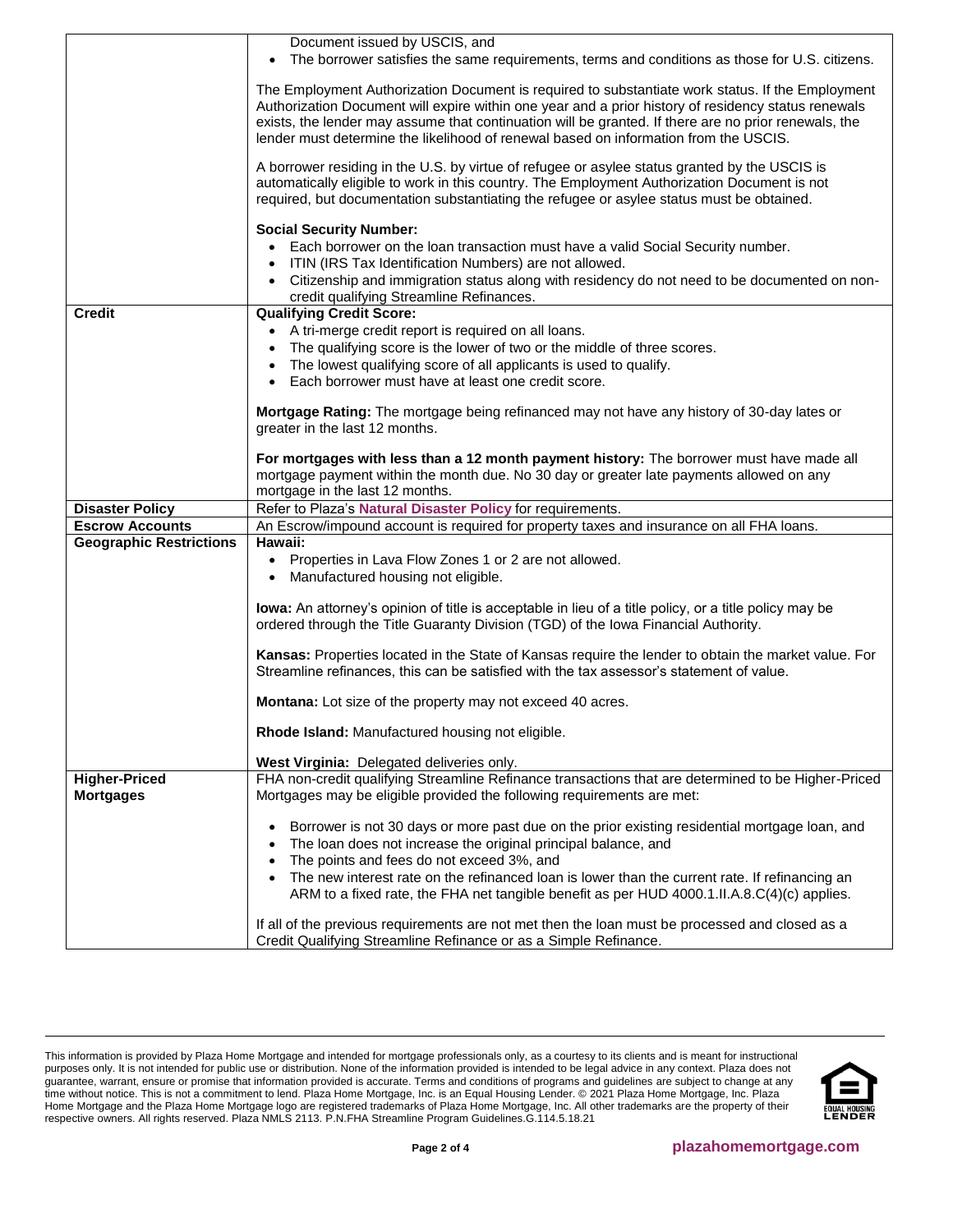<span id="page-2-0"></span>

| Income and                                | <b>Non-Credit Qualifying:</b>                                                                                                                                                                         |  |  |  |  |
|-------------------------------------------|-------------------------------------------------------------------------------------------------------------------------------------------------------------------------------------------------------|--|--|--|--|
| <b>Employment</b>                         | Employment or source of income is not verified                                                                                                                                                        |  |  |  |  |
|                                           | Income is not verified                                                                                                                                                                                |  |  |  |  |
|                                           |                                                                                                                                                                                                       |  |  |  |  |
|                                           | Credit Qualifying: Must be manually underwritten and have the same employment, income and DTI                                                                                                         |  |  |  |  |
|                                           | ratio requirements as the non-Streamline manual underwrite transactions referenced in the DTI Ratio                                                                                                   |  |  |  |  |
|                                           | Matrix.                                                                                                                                                                                               |  |  |  |  |
| Ineligible                                | • Temporary Buydowns                                                                                                                                                                                  |  |  |  |  |
|                                           | One-time close construction                                                                                                                                                                           |  |  |  |  |
|                                           | Borrower is a principal of the title company and/or settlement agent for the subject transaction.                                                                                                     |  |  |  |  |
| <b>Loan Limits</b>                        | Maximum loan amount is based on the FHA Insured mortgage being refinanced. Refer to the                                                                                                               |  |  |  |  |
|                                           | <b>Maximum Mortgage Amount section.</b>                                                                                                                                                               |  |  |  |  |
| <b>Manufactured Housing</b>               | Minimum credit score is 640<br>$\bullet$                                                                                                                                                              |  |  |  |  |
|                                           | Must be classified as Real Property<br>$\bullet$                                                                                                                                                      |  |  |  |  |
|                                           | The Manufactured Home must have been built on or after June 15, 1976                                                                                                                                  |  |  |  |  |
|                                           | Double-wide minimum width<br>٠                                                                                                                                                                        |  |  |  |  |
|                                           | Leasehold properties are ineligible                                                                                                                                                                   |  |  |  |  |
|                                           | Condo projects comprised of manufactured homes are ineligible                                                                                                                                         |  |  |  |  |
|                                           | The manufactured home may not have been previously installed or occupied at another location<br>$\bullet$                                                                                             |  |  |  |  |
|                                           | All manufactured housing must meet FHA guidelines, restrictions in these Program Guidelines,<br>$\bullet$                                                                                             |  |  |  |  |
|                                           | and Plaza's Manufactured Housing Guidelines.                                                                                                                                                          |  |  |  |  |
|                                           | Manufactured housing not eligible in states of Hawaii and Rhode Island.                                                                                                                               |  |  |  |  |
|                                           | Manufactured Homes located within a Special Flood Hazard Area are not eligible unless a                                                                                                               |  |  |  |  |
|                                           |                                                                                                                                                                                                       |  |  |  |  |
|                                           | FEMA National Flood Insurance Program (NFIP) Elevation Certificate (FEMA Form 086-0-33)<br>prepared by a licensed engineer or surveyor stating that the finished grade beneath the                    |  |  |  |  |
|                                           |                                                                                                                                                                                                       |  |  |  |  |
|                                           | Manufactured Home is at or above the 100-year return frequency flood elevation is provided,<br>and flood insurance under the NFIP is obtained.                                                        |  |  |  |  |
|                                           |                                                                                                                                                                                                       |  |  |  |  |
| <b>Maximum Loans</b>                      | A maximum of four Plaza loans is permitted to one borrower.                                                                                                                                           |  |  |  |  |
| <b>Maximum Mortgage</b><br>Amount         | <b>Maximum Mortgage Amount:</b>                                                                                                                                                                       |  |  |  |  |
|                                           | Refer to the FHA Streamline Refinance Maximum Mortgage Worksheet and NTB FM-286.                                                                                                                      |  |  |  |  |
|                                           | <b>Owner Occupied:</b>                                                                                                                                                                                |  |  |  |  |
|                                           | The lesser of:                                                                                                                                                                                        |  |  |  |  |
|                                           | The outstanding principal balance of the existing Mortgage as of the month prior to mortgage                                                                                                          |  |  |  |  |
|                                           | Disbursement; plus                                                                                                                                                                                    |  |  |  |  |
|                                           | Interest due on the existing mortgage; and                                                                                                                                                            |  |  |  |  |
|                                           | • MIP due on the existing mortgage; or                                                                                                                                                                |  |  |  |  |
|                                           | The original principal balance of the existing mortgage including financed UFMIP<br>$\bullet$<br>Less: Any refund of UFMIP if financed in the original mortgage                                       |  |  |  |  |
|                                           |                                                                                                                                                                                                       |  |  |  |  |
|                                           | Plus: Any new UFMIP that will be financed                                                                                                                                                             |  |  |  |  |
|                                           |                                                                                                                                                                                                       |  |  |  |  |
|                                           | <b>Non Owner Occupied:</b>                                                                                                                                                                            |  |  |  |  |
|                                           | The lesser of:                                                                                                                                                                                        |  |  |  |  |
|                                           | The <u>outstanding</u> principal balance of the existing Mortgage as of the month prior to mortgage<br>$\bullet$                                                                                      |  |  |  |  |
|                                           | Disbursement; or                                                                                                                                                                                      |  |  |  |  |
|                                           | The <b>original</b> principal balance of the existing mortgage including financed UFMIP<br>$\bullet$<br>Less: Any refund of UFMIP if financed in the original mortgage                                |  |  |  |  |
|                                           |                                                                                                                                                                                                       |  |  |  |  |
| Plus: Any new UFMIP that will be financed |                                                                                                                                                                                                       |  |  |  |  |
|                                           |                                                                                                                                                                                                       |  |  |  |  |
|                                           | <b>Discount Points:</b>                                                                                                                                                                               |  |  |  |  |
|                                           | Discount point may not be included in the new mortgage. If the borrower has agreed to pay discount<br>points, verify the borrower has the assets to pay them along with any other financing costs not |  |  |  |  |
|                                           |                                                                                                                                                                                                       |  |  |  |  |
|                                           | included in the new mortgage amount.                                                                                                                                                                  |  |  |  |  |
| <b>Net Tangible Benefit</b>               | The underwriter must determine there is a NTB as a result of the Streamline refinance transaction.                                                                                                    |  |  |  |  |
| (NTB)                                     | The transaction must meet FHA and state, when applicable, NTB requirements.                                                                                                                           |  |  |  |  |
|                                           |                                                                                                                                                                                                       |  |  |  |  |
|                                           | Reduction in term: Transactions that include a reduction in the mortgage term are acceptable<br>٠                                                                                                     |  |  |  |  |
|                                           | provided.                                                                                                                                                                                             |  |  |  |  |
|                                           | O The new interest rate does not exceed the current interest rate. AND                                                                                                                                |  |  |  |  |

This information is provided by Plaza Home Mortgage and intended for mortgage professionals only, as a courtesy to its clients and is meant for instructional purposes only. It is not intended for public use or distribution. None of the information provided is intended to be legal advice in any context. Plaza does not guarantee, warrant, ensure or promise that information provided is accurate. Terms and conditions of programs and guidelines are subject to change at any time without notice. This is not a commitment to lend. Plaza Home Mortgage, Inc. is an Equal Housing Lender. © 2021 Plaza Home Mortgage, Inc. Plaza Home Mortgage and the Plaza Home Mortgage logo are registered trademarks of Plaza Home Mortgage, Inc. All other trademarks are the property of their respective owners. All rights reserved. Plaza NMLS 2113. P.N.FHA Streamline Program Guidelines.G.114.5.18.21